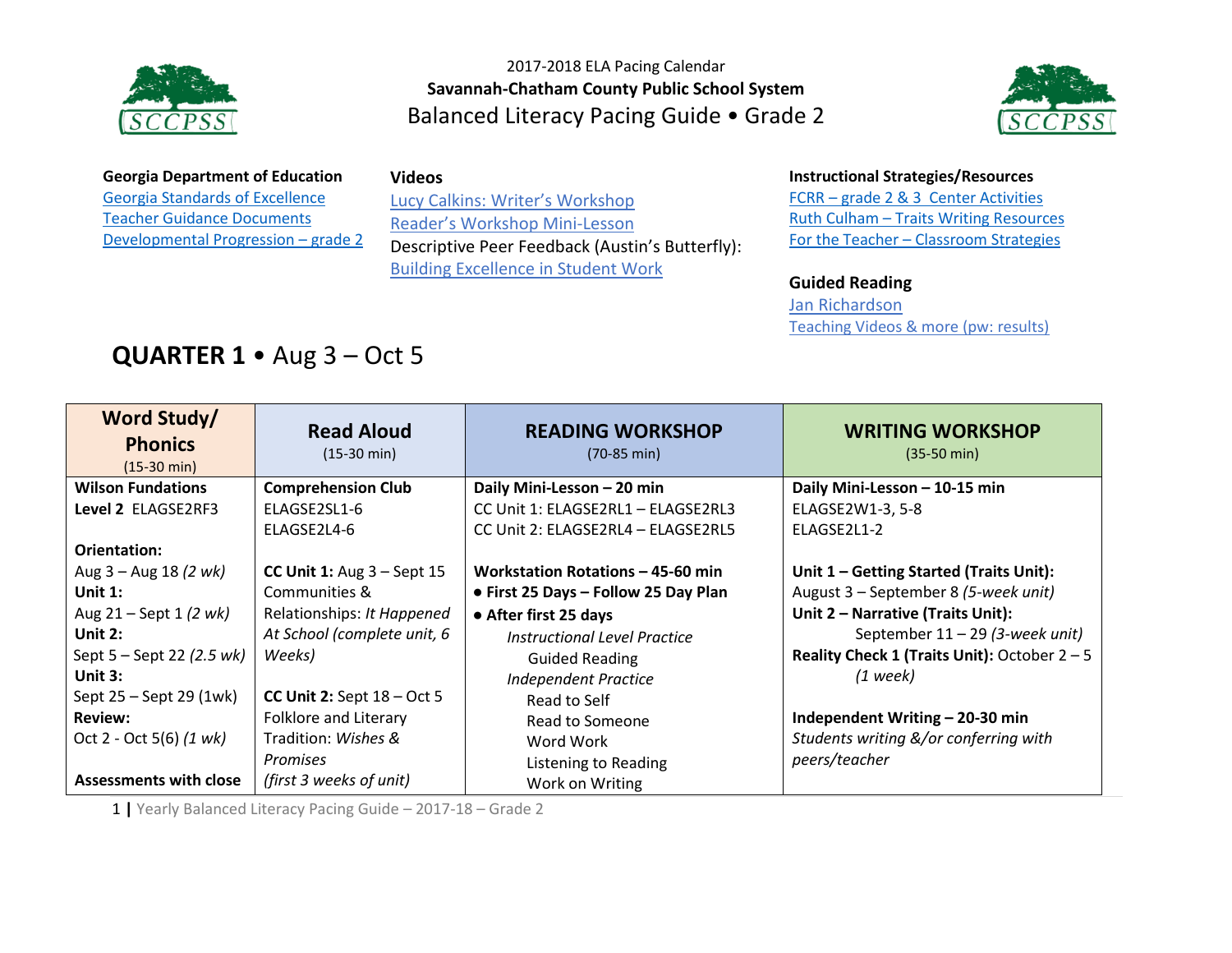



| of each unit<br>(NOTE: Additional time,<br>support, and instructional<br>focus may be delivered<br>during Guided Reading &<br>Writing Workshop as<br>needed.) | <b>Science/Social Studies Connections</b><br>Technology<br>Daily Closing $-5$ min<br><b>Assessments</b><br>Performance Tasks: | Daily Closing - 5 min<br><b>Assessments (End of Each Unit): BOY</b><br>Benchmark Paper, Beginning Writers<br>Continua – All Traits |
|---------------------------------------------------------------------------------------------------------------------------------------------------------------|-------------------------------------------------------------------------------------------------------------------------------|------------------------------------------------------------------------------------------------------------------------------------|
|                                                                                                                                                               | 2RL1-2RL4<br>Unify after each Comp Club unit:<br>CC Unit 1: ELAGSE2RL1 - ELAGSE2RL3                                           |                                                                                                                                    |

# **QUARTER 2** • October 6 – December 15

| <b>Word Study/</b><br><b>Phonics</b><br>$(15-30 \text{ min})$ | <b>Read Aloud</b><br>$(15-30 \text{ min})$ | <b>READING WORKSHOP</b><br>$(70-85 \text{ min})$ | <b>WRITING WORKSHOP</b><br>$(35-50 \text{ min})$ |
|---------------------------------------------------------------|--------------------------------------------|--------------------------------------------------|--------------------------------------------------|
| <b>Wilson Fundations</b>                                      | <b>Comprehension Club</b>                  | Daily Mini-Lesson - 20 min                       | Daily Mini-Lesson - 10-15 min                    |
| Level 2 ELAGSE2RF3                                            | ELAGSE2SL1-6                               | CC Unit 2: ELAGSE2RL5 - ELAGSE2RL9               | ELAGSE2W1-3, 5-8                                 |
|                                                               | ELAGSE2L4-6                                | CC Unit 3: ELAGSE2RI1 - ELAGSE2RI3               | ELAGSE2L1-2                                      |
| Unit 4:                                                       |                                            |                                                  |                                                  |
| Oct $(6)10 - Oct 20 (2)$                                      | <b>CC Unit 2:</b> Oct $2 - Oct$ 27         | Workstation Rotations - 45-60 min                | Unit 3 - Expository (Traits Unit): October       |
| wk)                                                           | Folklore and Literary                      | Instructional Level Practice                     | $6 - 27$ (3-week unit)                           |
| Unit 5:                                                       | Tradition: Wishes &                        | <b>Guided Reading</b>                            | Reality Check 2 (Traits Unit): October 30 -      |
| Oct 23 – Nov 3 $(2 w k)$                                      | Promises (remaining 4                      | <b>Independent Practice</b>                      | November 3 (1 week)                              |
| Unit 6:                                                       | weeks of unit)                             | Read to Self                                     | Unit 4 - Narrative (Traits Unit): November       |
| Nov $6 -$ Nov 17 (2 wk)                                       |                                            | Read to Someone                                  | 6 – December 8 (3-week unit)                     |
| Unit $7:$                                                     | CC Unit $3:$ Oct $30 -$ Dec $15$           | Word Work                                        | Reality Check 3 (Traits Unit): December 11       |
| Nov 27 – Dec 15 (3 $wk$ )                                     | Living Things: Search &                    | Listening to Reading                             | $-15(1 week)$                                    |
|                                                               | Survive (complete unit 6                   | Work on Writing                                  |                                                  |
| <b>Assessments with close</b>                                 | weeks)                                     | <b>Science/Social Studies Connections</b>        | Independent Writing - 20-30 min                  |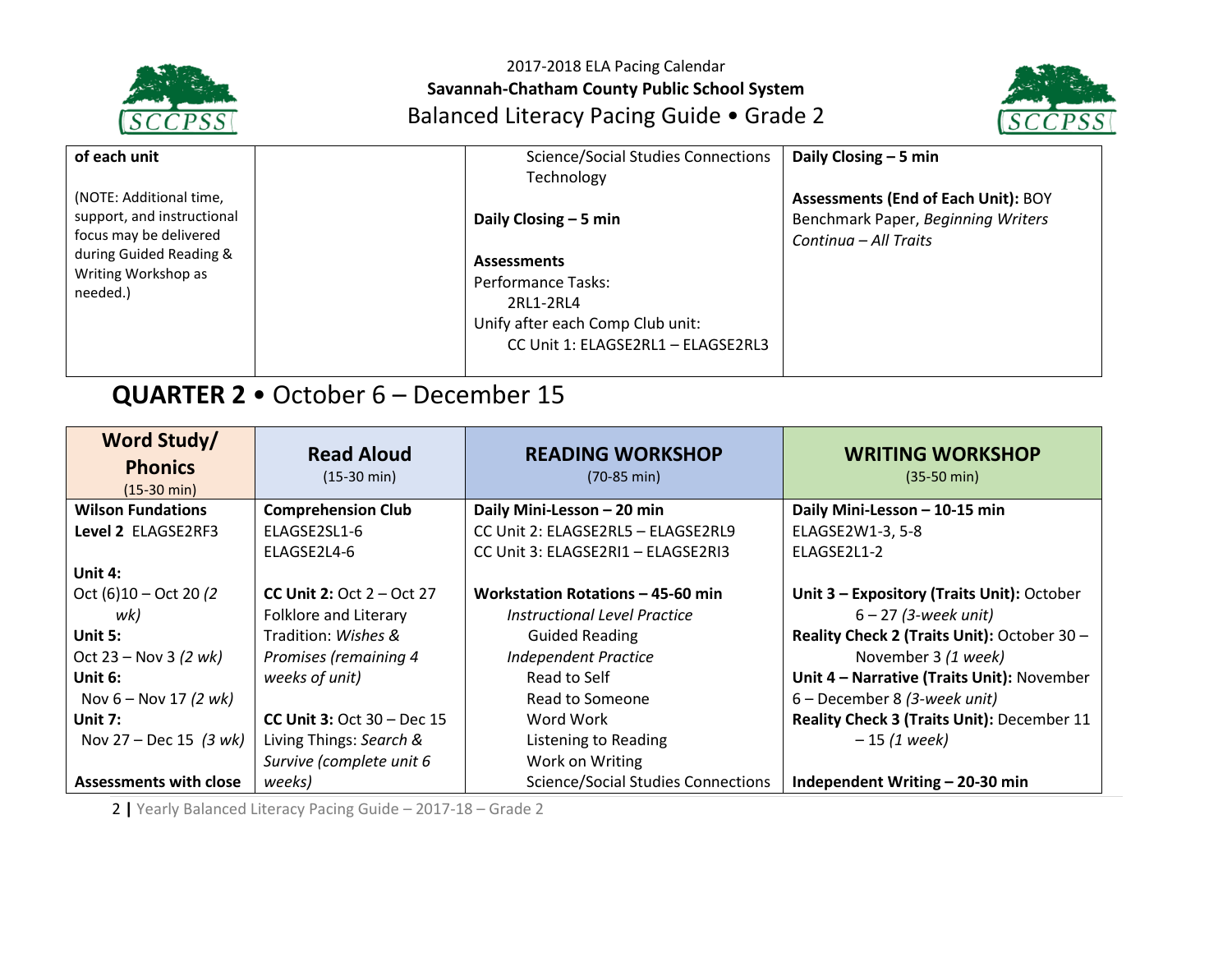



| of each unit                                                                         | Technology                         | Students writing &/or conferring with            |
|--------------------------------------------------------------------------------------|------------------------------------|--------------------------------------------------|
|                                                                                      |                                    | peers/teacher                                    |
| (NOTE: Additional time,                                                              | Daily Closing $-5$ min             |                                                  |
| support, and instructional                                                           | <b>Assessments</b>                 | Daily Closing $-5$ min                           |
| focus may be delivered<br>during Guided Reading &<br>Writing Workshop as<br>needed.) | Performance Tasks:                 |                                                  |
|                                                                                      | 2RL5-2RL9                          | <b>Assessments (End of Each Unit): Beginning</b> |
|                                                                                      | 2RI1-2RI3                          | Writers Continua - All Traits                    |
|                                                                                      | Unify after each Comp Club unit:   |                                                  |
|                                                                                      | CC Unit 2: ELAGSE2RL4 - ELAGSE2RL9 |                                                  |
|                                                                                      | CC Unit 3: ELAGSE2RI1 - ELAGSE2RI3 |                                                  |

# **QUARTER 3** • January 3 – March 7

| Word Study/<br><b>Phonics</b><br>$(15-30 \text{ min})$ | <b>Read Aloud</b><br>$(15-30 \text{ min})$ | <b>READING WORKSHOP</b><br>$(70-85 \text{ min})$ | <b>WRITING WORKSHOP</b><br>$(35-50 \text{ min})$ |
|--------------------------------------------------------|--------------------------------------------|--------------------------------------------------|--------------------------------------------------|
| <b>Wilson Fundations</b>                               | <b>Comprehension Club</b>                  | Daily Mini-Lesson - 20 min                       | Daily Mini-Lesson - 10-15 min                    |
| Level 2 ELAGSE2RF1-3                                   | ELAGSE2SL1-6                               | CC Unit 5: ELAGSE2RI4 - ELAGSE2RI9               | ELAGSE2W1-3, 5-8                                 |
|                                                        | ELAGSE2L4-6                                | CC Unit 4: ELAGSE2RL1, ELAGSE2RL2                | ELAGSE2L1-2                                      |
| Unit 8:                                                |                                            |                                                  |                                                  |
| Jan $3 -$ Jan $12$ (1.5 wk)                            | CC Unit 5: Jan $3$ – Feb 16                | Workstation Rotations - 45-60 min                | Unit 5 - Expository (Traits Unit): January 3     |
| Unit $9:$                                              | Inspired by True Stories:                  | Instructional Level Practice                     | $-26$ (3-week unit)                              |
| Jan $16 -$ Jan 26 (2 wk)                               | Animal Watch                               | Guided Reading/Teacher led small                 | Reality Check 4 (Traits Unit): January 29 -      |
| <b>Unit 10:</b>                                        | (complete unit, 6.5 Weeks)                 | group                                            | February 2 (1 week)                              |
| Jan 29 – Feb 9 (2 wk)                                  |                                            | <b>Independent Practice</b>                      | Unit 6 - Narrative (Traits Unit): February 5     |
| Unit $11$ :                                            | CC Unit 4: Feb $21 -$ Mar 9                | Read to Self                                     | - March 1 (3-week unit)                          |
| Feb12 – Mar 2 $(2.5 \text{ wk})$                       | A Sense of Self: Taking                    | Read to Someone                                  | Reality Check 5 (Traits Unit): March $2 - 7$     |
| <b>Unit 12:</b>                                        | Responsibility                             | Word Work                                        | $(1$ week)                                       |
| Mar 5 – Mar 7(9) $(1 \text{ wk})$                      | (first 2 weeks of unit)                    | Listening to Reading                             |                                                  |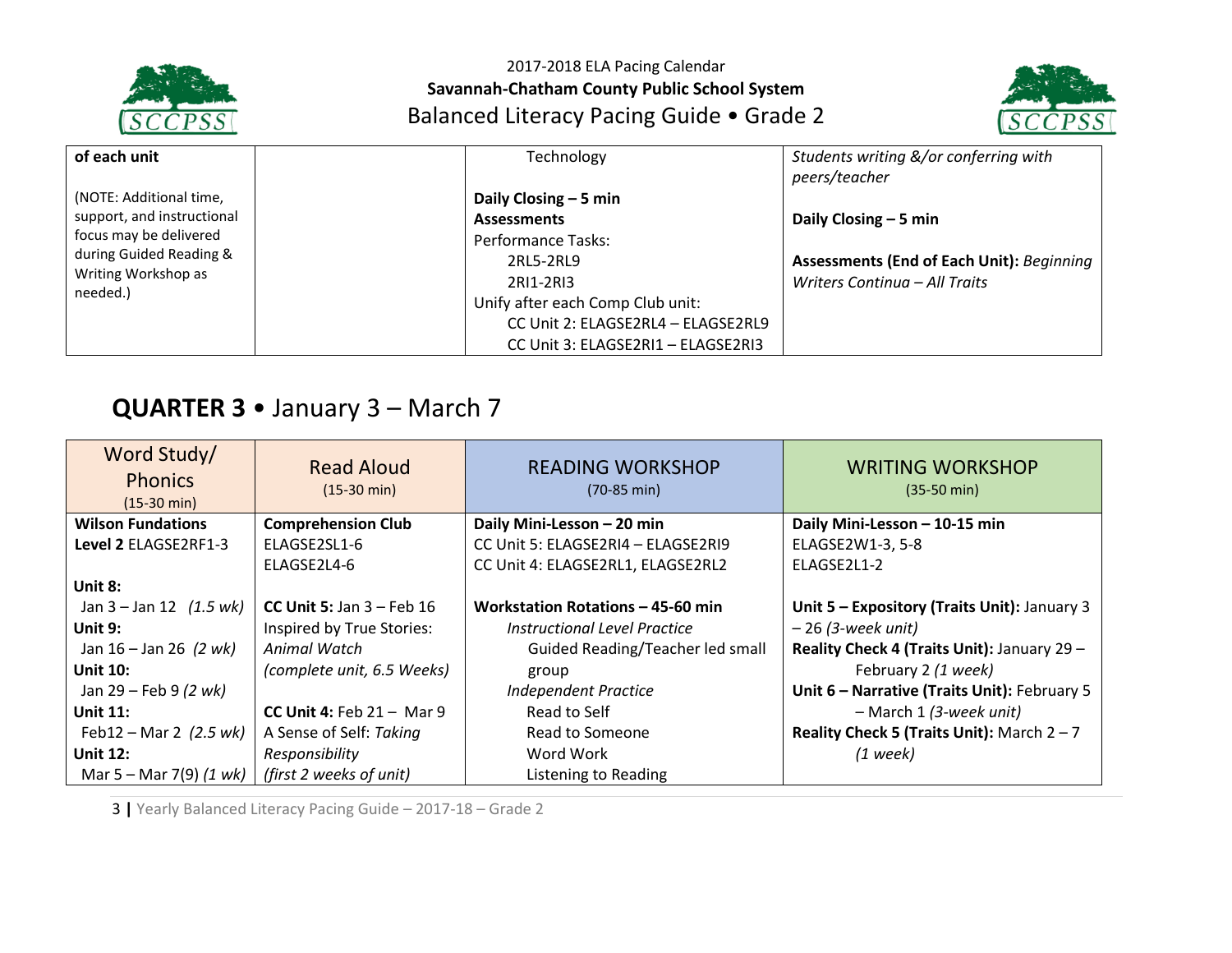



| <b>Assessments: Unit Test</b><br>with each unit                                                                                               | Work on Writing<br><b>Science/Social Studies Connections</b><br>Technology                                                                                                     | Independent Writing - 20-30 min<br>Students writing &/or conferring with<br>peers/teacher                   |
|-----------------------------------------------------------------------------------------------------------------------------------------------|--------------------------------------------------------------------------------------------------------------------------------------------------------------------------------|-------------------------------------------------------------------------------------------------------------|
| (NOTE: Additional time,<br>support, and instructional<br>focus may be delivered<br>during Guided Reading &<br>Writing Workshop as<br>needed.) | Daily Closing $-5$ min<br><b>Assessments</b><br>Performance Tasks:<br>$2RI4 - 2RI9$<br>$2R11 - 2R12$<br>Unify after each Comp Club unit:<br>CC Unit 5: ELAGSE2RI4 - ELAGSE2RI9 | Daily Closing $-5$ min<br><b>Assessments (End of Each Unit): Beginning</b><br>Writers Continua - All Traits |

# **QUARTER 4** • March 8 – May 18

| Word Study/<br><b>Phonics</b><br>$(15-30 \text{ min})$ | <b>Read Aloud</b><br>$(15-30 \text{ min})$ | <b>READING WORKSHOP</b><br>$(70-85 \text{ min})$ | <b>WRITING WORKSHOP</b><br>$(35-50 \text{ min})$ |
|--------------------------------------------------------|--------------------------------------------|--------------------------------------------------|--------------------------------------------------|
| <b>Wilson Fundations</b>                               | <b>Comprehension Club</b>                  | Daily Mini-Lesson - 20 min                       | Daily Mini-Lesson - 10-15 min                    |
| Level 1 ELAGSE2RF1-3                                   | ELAGSE2SL1-6                               | CC Unit 4: ELAGSE2RL3 - ELAGSE2RL9               | ELAGSE2W1-3, 5-8                                 |
|                                                        | ELAGSE2L4-6                                | CC Unit 6: ELAGSE2RI1 - ELAGSE2RI9               | ELAGSE2L1-2                                      |
| <b>Unit 13:</b>                                        |                                            |                                                  |                                                  |
| Mar 12 – Mar 23 (2 wk)                                 | CC Unit 4: $Apr2 - Apr27$                  | Workstation Rotations - 45-60 min                | Unit 7 - Expository (Traits Unit): March 8       |
| <b>Unit 14:</b>                                        | A Sense of Self: Like No                   | Instructional Level Practice                     | - April 6 (3-week unit)                          |
| Apr $2 -$ Apr 13 (2 wk)                                | One Else (remaining 4                      | Guided Reading/Teacher led small                 | Reality Check 6 (Traits Unit): April 9 - 13      |
| <b>Unit 15:</b>                                        | weeks of unit)                             | group                                            | $(1$ week)                                       |
| Apr $16 -$ Apr 27 (2 wk)                               |                                            | <b>Independent Practice</b>                      | Unit 8 - Narrative (Traits Unit): April 16 -     |
| <b>Unit 16:</b>                                        | CC Unit 6: April 30 - June                 | Read to Self                                     | May 4 (3-week unit)                              |
| Apr 30 – May 4 (1 wk)                                  | 13                                         | Read to Someone                                  | Unit 9 - Wrapping Up the Year (Traits            |
| <b>Unit 17:</b>                                        | Genre Study: Realistic                     | Word Work                                        | Unit): May $7 - 18$ (4-week unit)                |